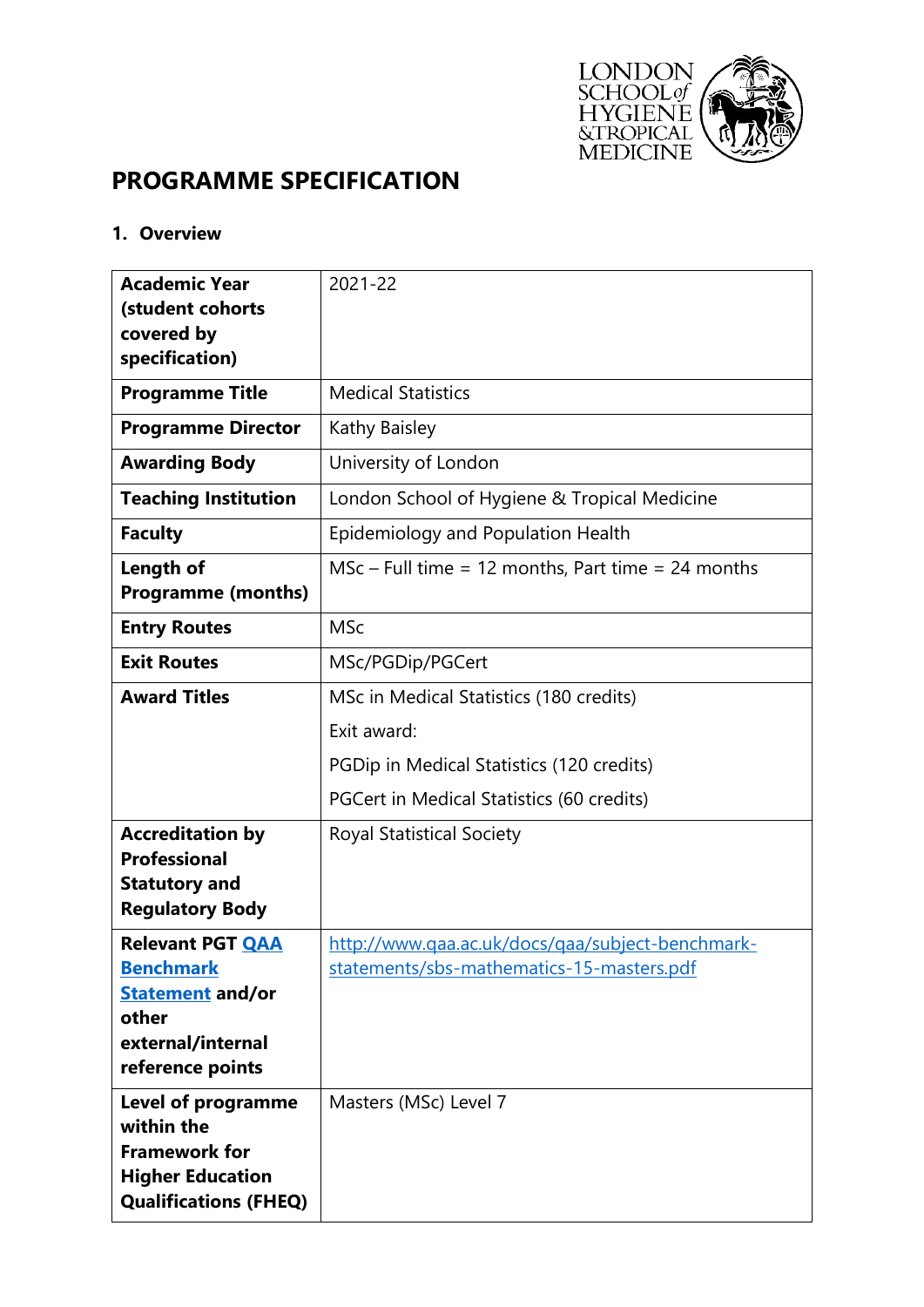| <b>Total Credits</b>                                                                   | <b>CATS: 180</b>                                                                                                                                                                                                                                                                                                                                                                                                               |  |
|----------------------------------------------------------------------------------------|--------------------------------------------------------------------------------------------------------------------------------------------------------------------------------------------------------------------------------------------------------------------------------------------------------------------------------------------------------------------------------------------------------------------------------|--|
|                                                                                        | <b>ECTS: 90</b>                                                                                                                                                                                                                                                                                                                                                                                                                |  |
| <b>HECoS</b>                                                                           | 101031                                                                                                                                                                                                                                                                                                                                                                                                                         |  |
| <b>Mode of Delivery</b>                                                                | Our ambition is to open our London campus for as much<br>activity as possible but are mindful that the outbreak of<br>COVID-19 is unprecedented and has the potential to<br>influence the delivery of education around the world for<br>some time to come. We will monitor the pandemic and<br>associated Government restrictions carefully and adjust<br>our plans accordingly.                                               |  |
|                                                                                        | As part of our response to the ongoing pandemic LSHTM<br>developed a flexible learning model allowing a switch<br>between face-to-face and digital delivery as<br>circumstances dictate.                                                                                                                                                                                                                                       |  |
| <b>Mode and Period of</b><br><b>Study</b>                                              | Full time (12 months) or part time/split study (24 months)                                                                                                                                                                                                                                                                                                                                                                     |  |
| <b>Cohort Entry Points</b>                                                             | Annually in September                                                                                                                                                                                                                                                                                                                                                                                                          |  |
| <b>Language of Study</b>                                                               | English                                                                                                                                                                                                                                                                                                                                                                                                                        |  |
| <b>Re-sit Policy</b>                                                                   | https://www.lshtm.ac.uk/sites/default/files/academic-<br>manual-chapter-08a.pdf                                                                                                                                                                                                                                                                                                                                                |  |
| <b>Extenuating</b><br><b>Circumstances Policy</b>                                      | https://www.lshtm.ac.uk/sites/default/files/academic-<br>manual-chapter-07.pdf                                                                                                                                                                                                                                                                                                                                                 |  |
| Programme<br><b>Description</b>                                                        | The programme trains students from a variety of<br>academic backgrounds to work as statisticians in various<br>sectors including higher education, research institutions,<br>the pharmaceutical industry, central government and<br>national health services. It provides training in the theory<br>and practice of statistics with special reference to clinical<br>trials, epidemiology and clinical or laboratory research. |  |
| <b>Date of Introduction</b><br>of Programme<br>(month/year)                            | 1968                                                                                                                                                                                                                                                                                                                                                                                                                           |  |
| Date of production /<br>revision of this<br>programme<br>specification<br>(month/year) | November 2020                                                                                                                                                                                                                                                                                                                                                                                                                  |  |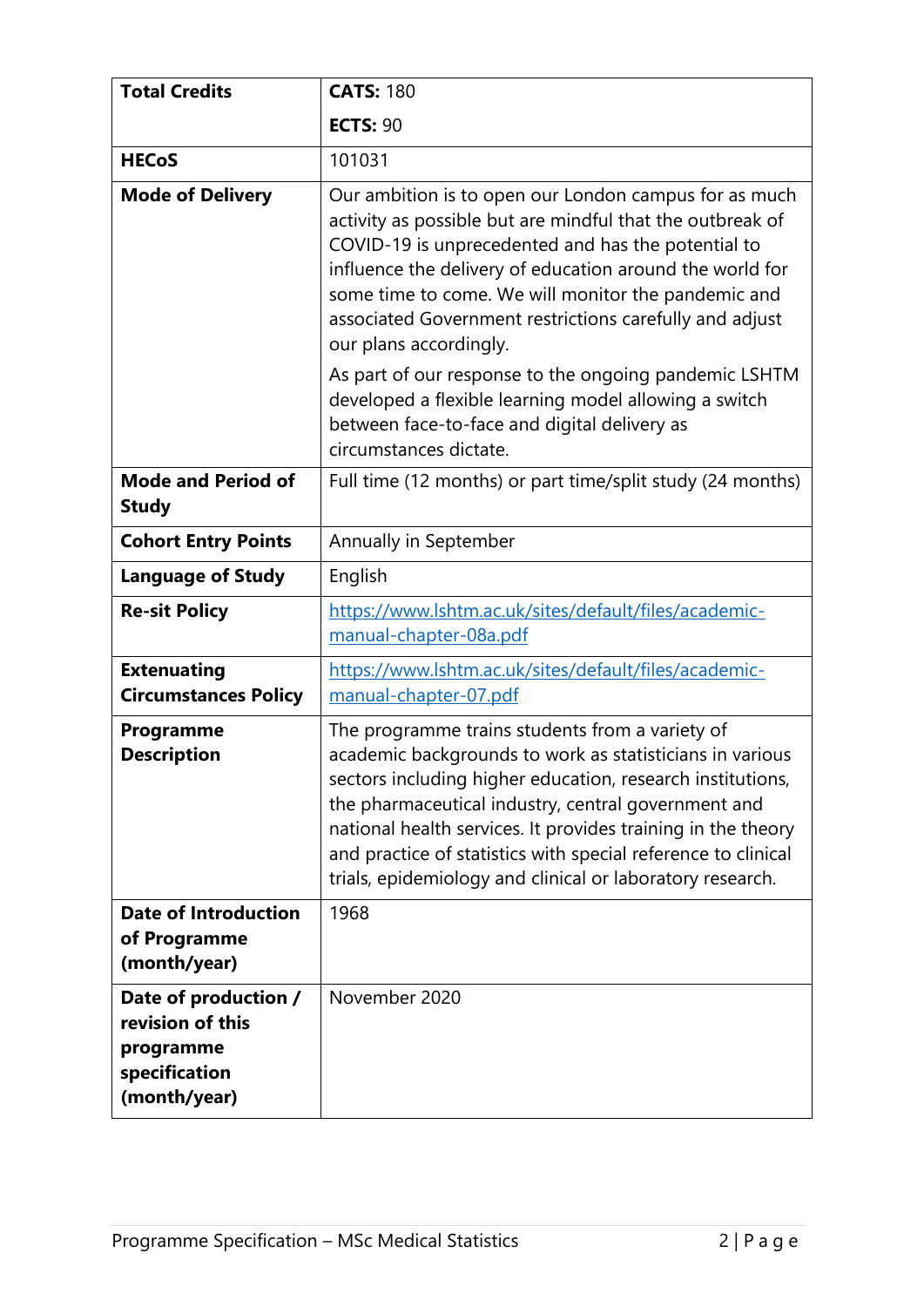## **2. Programme Aims & Learning Outcomes**

### **Educational aims of the programme**

The aim of the programme – consistent with LSHTM's mission to improve health worldwide – is to train students from a variety of academic backgrounds to work as statisticians in various sectors including higher education, research institutions, the pharmaceutical industry, central government and national health services. It provides a training in the theory and practice of statistics with special reference to clinical trials, epidemiology and clinical or laboratory research.

### **Programme Learning Outcomes**

By the end of the programme, students will be expected to achieve the following learning outcomes – drawing on material taught across different elements and assessed in a variety of ways.

- (i) Select appropriate study designs to address questions of medical relevance
- (ii) Select and apply appropriate statistical methods for analysing data typically encountered in medical applications, including binary, categorical, count, quantitative data; survival data; hierarchical data; data affected by measurement error and missingness
- (iii) Use a range of software packages to: organise and manage datasets; carry out statistical analysis; construct tables and figures; create programs to provide problem specific solutions.
- (iv) Interpret correctly the results of statistical analyses and critically evaluate the use of statistics in the medical literature
- (v) Communicate effectively with other statisticians and the wider medical community, including the ability to present results of statistical analyses through written and oral presentations
- (vi) Understand the principles behind statistical methods to allow future adoption and appreciation of new methodology, to develop problem specific solutions to new problems, and to provide a basis for the understanding of limitations and issues surrounding currently used methods

### **Teaching and Learning Strategy**

The programme is taught through a variety of teaching methods including: lectures, small group seminars, practicals, and group work with peers. All elements of the programme have specific learning objectives, with content designed to help students achieve these outcomes. Students are expected to learn through both directed and self-directed study.

### **Assessment Strategy**

The programme is assessed through individual module assessments (which may include essays, other written coursework, short written exams, practical exams, group work, presentations or other methods), formal summer exams, and a project report. Such tasks are designed to assess, via the most appropriate method, whether learning objectives have been met.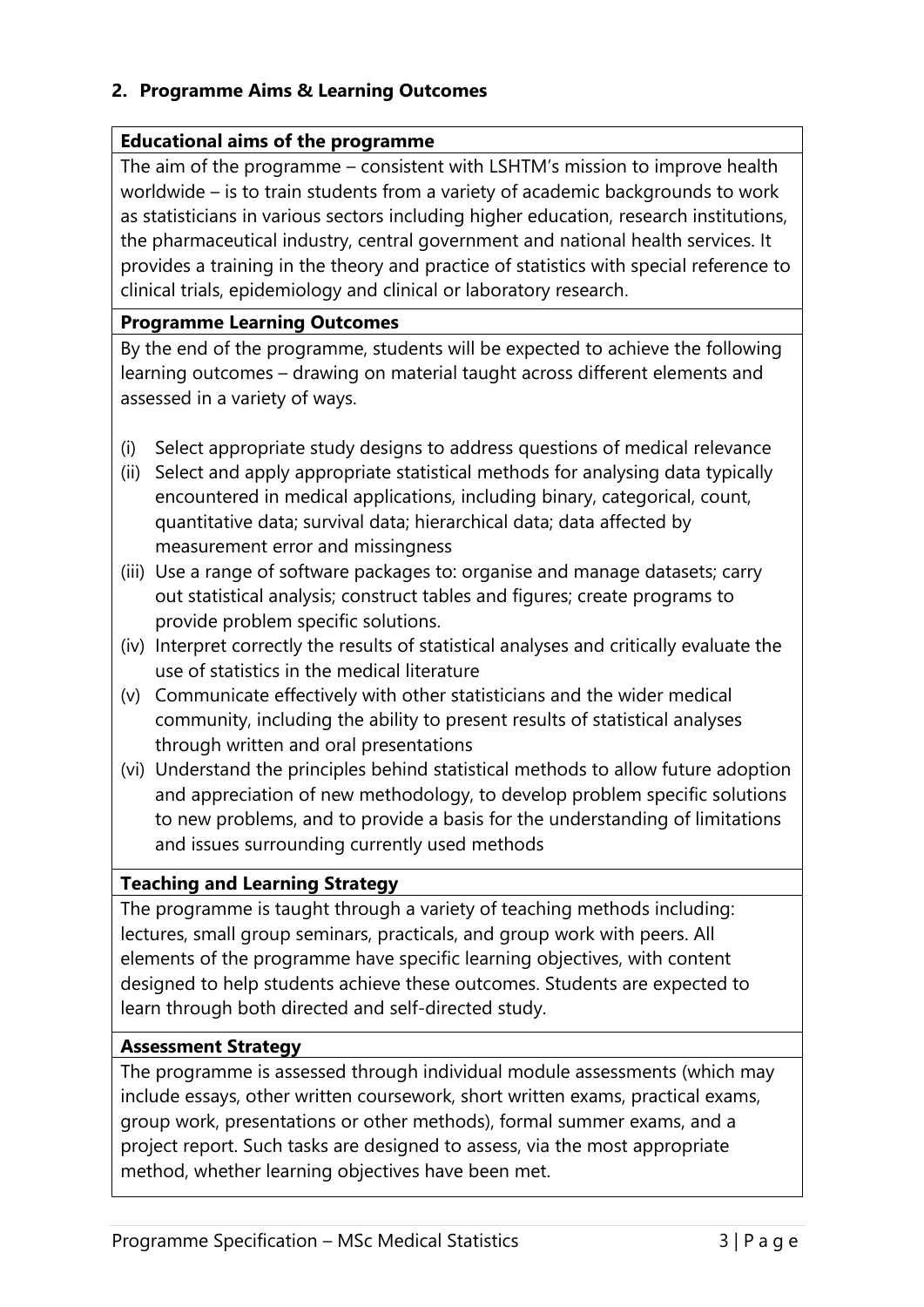## **3. Programme Structure and features, modules, credit assignment and award requirements**

| <b>Full-time Masters</b>   | Term 1 | Term 2 | Term 3 | <b>Total Credits</b> |
|----------------------------|--------|--------|--------|----------------------|
| <b>Compulsory Modules</b>  |        |        |        | 105                  |
| <b>Recommended Modules</b> |        |        |        | 30                   |
| Projects                   |        |        |        |                      |

Module information is correct at the time of publication, but minor amendments may be made subject to approval as detailed in [Chapter 3 of the LSHTM Academic](https://www.lshtm.ac.uk/sites/default/files/academic-manual-chapter-03.pdf)  [Manual.](https://www.lshtm.ac.uk/sites/default/files/academic-manual-chapter-03.pdf) Optional (i.e. recommended non-compulsory) modules listed are indicative and may change from year to year. [https://www.lshtm.ac.uk/study/courses/changes](https://www.lshtm.ac.uk/study/courses/changes-courses)[courses](https://www.lshtm.ac.uk/study/courses/changes-courses)

| <b>Term</b>    | <b>Slot</b>    | <b>Module</b><br>Code | <b>Module Title</b>                                  | <b>Module Type</b><br>(compulsory or<br>recommended) | <b>Credits</b><br>(CATS) |
|----------------|----------------|-----------------------|------------------------------------------------------|------------------------------------------------------|--------------------------|
| $\mathbf{1}$   | AB1            | 2001                  | <b>Basic Epidemiology</b>                            | Compulsory                                           | 10                       |
| $\mathbf{1}$   | AB1            | 2031                  | Introduction to Statistical<br>Computing             | Compulsory                                           | 10                       |
| $\mathbf{1}$   | AB1            | 2033                  | <b>Clinical Trials</b>                               | Compulsory                                           | 10                       |
| 1              | AB1            | 2038                  | <b>Foundations of Medical Statistics</b>             | Compulsory                                           | 25                       |
| $\mathbf{1}$   | AB1            | 2475                  | <b>Robust Statistical Methods</b>                    | Compulsory                                           | 5                        |
| $\overline{2}$ | C <sub>1</sub> | 2462                  | <b>Generalised Linear Models</b>                     | Compulsory                                           | 15                       |
| $\overline{2}$ | C <sub>2</sub> | 2402                  | <b>Statistical Methods in</b><br>Epidemiology        | Compulsory                                           | 15                       |
| $\overline{2}$ | D <sub>1</sub> | 2465                  | Analysis of Hierarchical and Other<br>Dependent Data | Recommended                                          | 15                       |
| $\overline{2}$ | D <sub>2</sub> | 2463                  | Survival Analysis and Bayesian<br><b>Statistics</b>  | Compulsory                                           | 15                       |
| $\overline{3}$ | E              | 2412                  | Advanced Statistical Methods in<br>Epidemiology      | Recommended                                          | 15                       |
| $\overline{3}$ | E              | 2450                  | <b>Advanced Statistical Modelling</b>                | Recommended                                          | 15                       |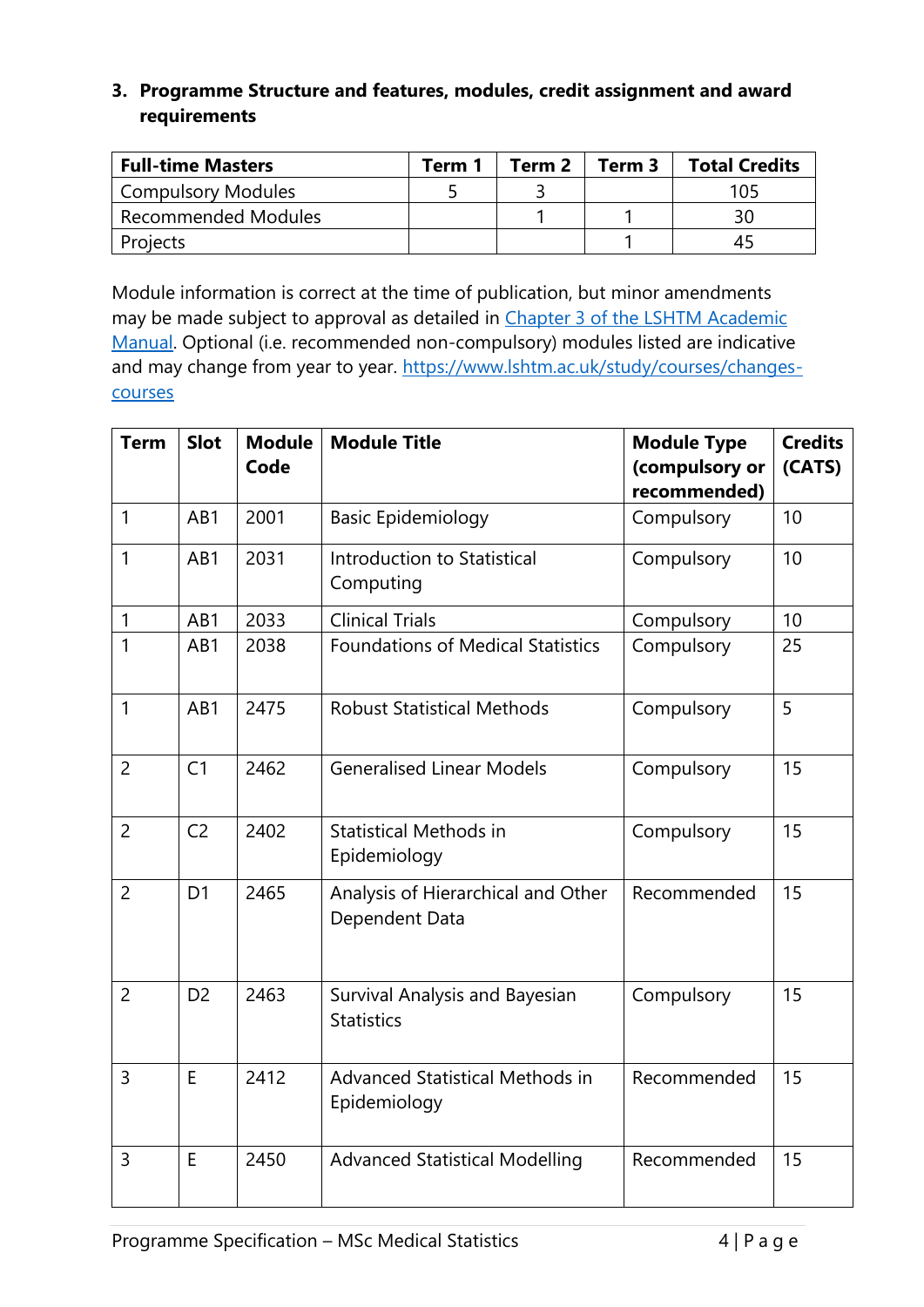# **Contact Time**

Student contact time refers to the tutor-mediated time allocated to teaching, provision of guidance and feedback to students. This time includes activities that take place in face-to-face contexts such as on-campus lectures, seminars, demonstrations, tutorials, supervised laboratory workshops, practical classes, project supervision and external fieldwork or visits, as well as where tutors are available for one-to-one discussions and interaction by email. Student contact time also includes tutor-mediated activities that take place in online environments, which may be synchronous (using real-time digital tools such as Zoom or Blackboard Collaborate Ultra) or asynchronous (using digital tools such as tutor-moderated discussion forums or blogs often delivered through the School's virtual learning environment, Moodle). Module contact time will be defined in the individual module specifications and provided to students at the start of their programme.

This definition is based on the one provided by the [Quality Assurance Agency for](https://www.qaa.ac.uk/docs/qaa/quality-code/contact-hours-guidance.pdf)  [Higher Education \(QAA\) Explaining contact hours \(2011\) guidance document, page](https://www.qaa.ac.uk/docs/qaa/quality-code/contact-hours-guidance.pdf)  [4 available here.](https://www.qaa.ac.uk/docs/qaa/quality-code/contact-hours-guidance.pdf) Student contact time, together with time allocated for independent study and assessment, determines the total student study hours for a module or programme. Although there are separate hours allocated for each of these activities, they should always be clearly linked together to support effective learning. The London School of Hygiene and Tropical Medicine (LSHTM) defines high quality contact time as structured, focused, purposeful and interactive.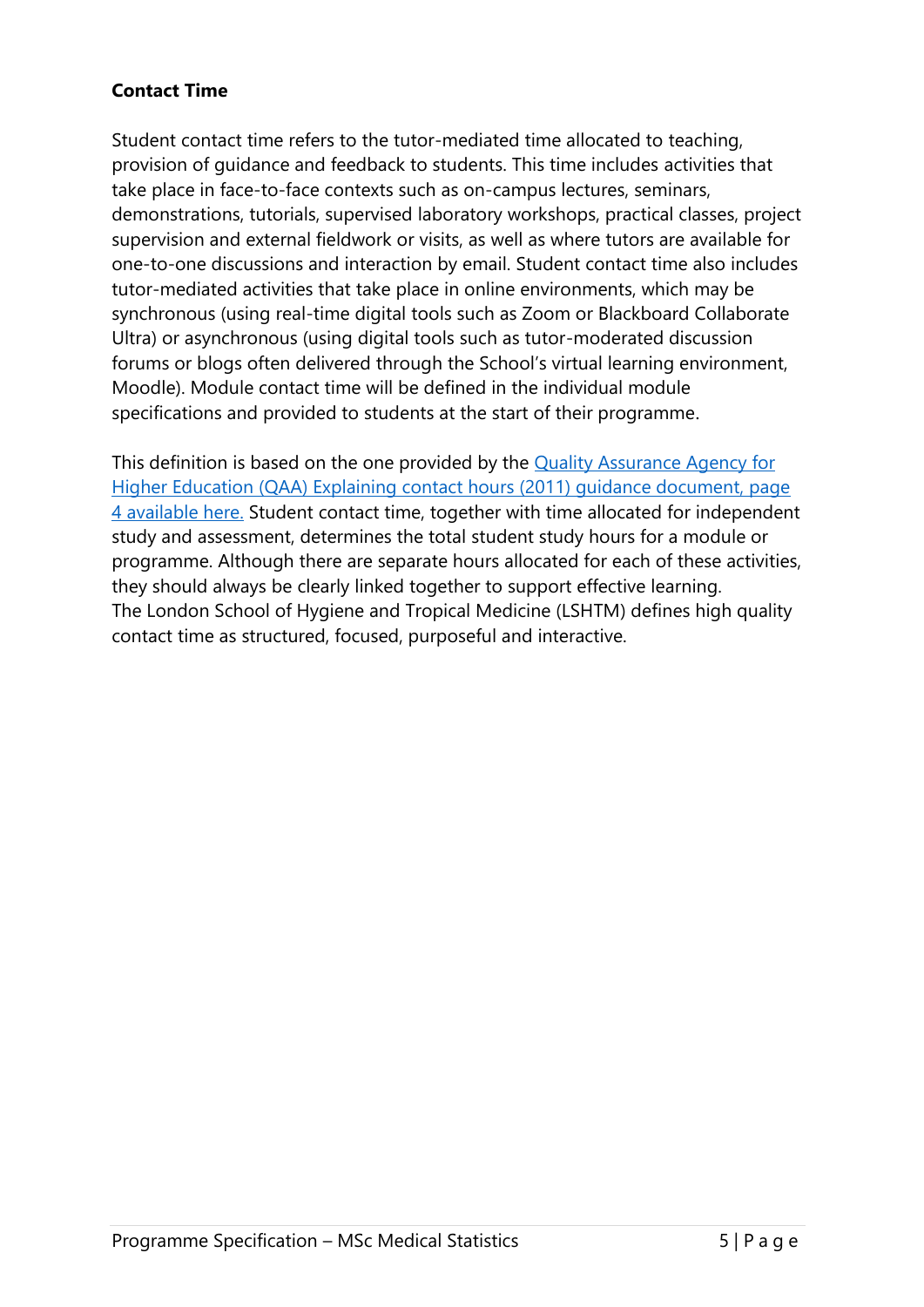## **4. Entry Requirements**

### **Criteria for admission**

### **General entrance requirements**

Applicants must normally satisfy LSHTM's general entrance requirements and additional programme-specific entrance requirements to be considered for admission. Applications must be submitted in accordance with the procedures and deadlines given in the web-based or printed prospectus.

In order to be admitted to a postgraduate taught degree programme of the London School of Hygiene & Tropical Medicine, an applicant must:

a) hold a first degree at Second Class Honours standard in a relevant discipline, a degree in medicine at the same standard, or another degree of equivalent awarded by an overseas institution recognised by UK Naric or Barrons.

### **OR**

b) hold a professional qualification appropriate to the programme of study to be followed obtained by written examinations and judged by the LSHTM to be equivalent to a Second Class Honours degree or above.

### **OR**

c) have relevant professional experience or training which is judged by the LSHTM to be equivalent to a Second Class Honours degree or above.

### **AND**

satisfy any additional requirements where prescribed for admission to a specific programme.

For the MSc Medical Statistics, it is preferred that students should normally have obtained a mathematically-based first degree which includes some statistics. Graduates from other fields who have quantitative skills and some familiarity with statistical ideas may also apply.

In addition, all **suitable** MSc Medical Statistics candidates will be interviewed by the programme's Admissions Team.

For further information, please see:

[https://www.lshtm.ac.uk/study/how-apply/applying-masters-degree-london/you](https://www.lshtm.ac.uk/study/how-apply/applying-masters-degree-london/you-apply-msc)[apply-msc](https://www.lshtm.ac.uk/study/how-apply/applying-masters-degree-london/you-apply-msc)

Programme Specification – MSc Medical Statistics 6 | P a g e